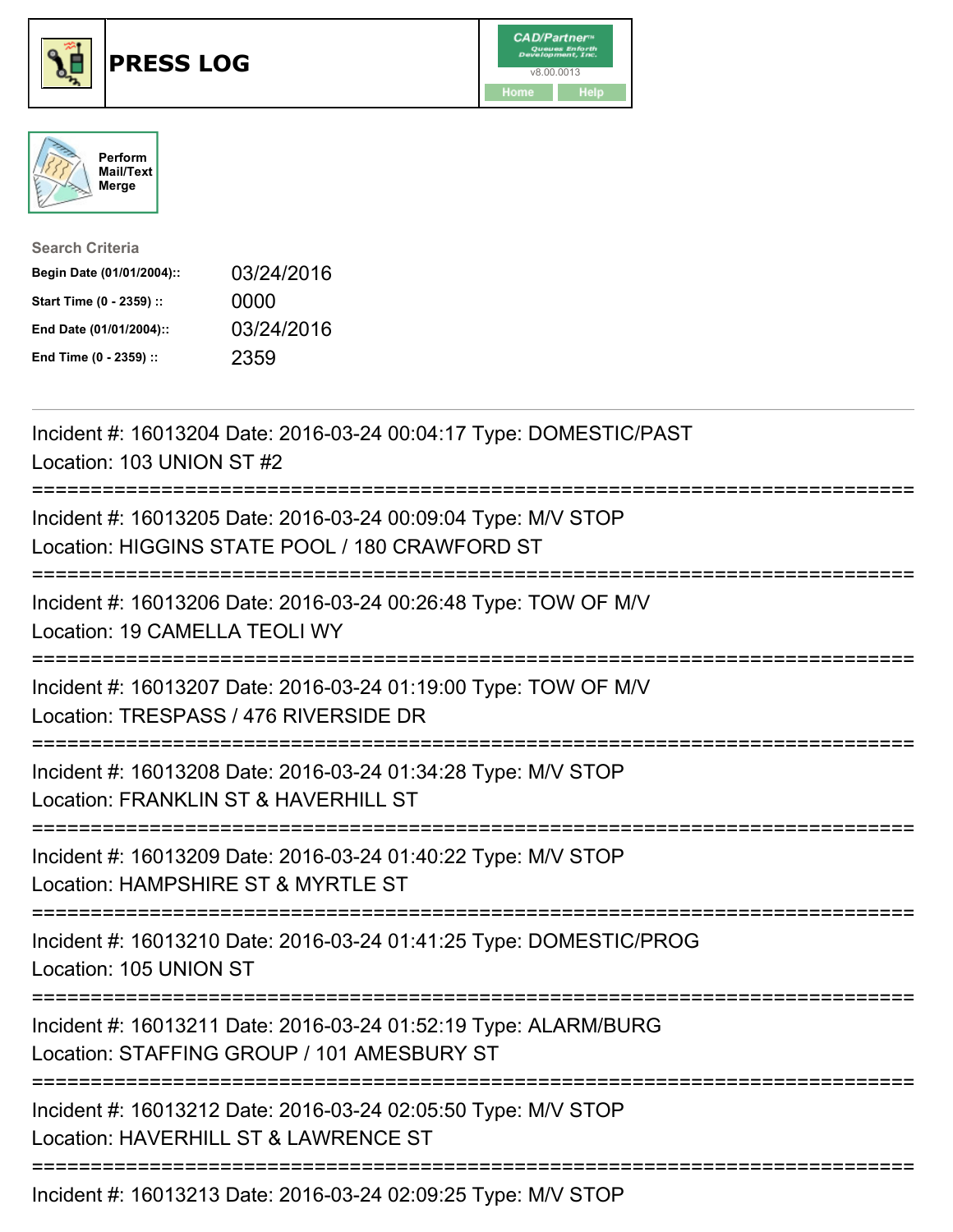| Location: FERN ST & LAWRENCE ST                                                                                                |
|--------------------------------------------------------------------------------------------------------------------------------|
| Incident #: 16013214 Date: 2016-03-24 02:26:15 Type: M/V STOP<br>Location: 1 RIVERVIEW PL                                      |
| Incident #: 16013215 Date: 2016-03-24 02:33:47 Type: BUILDING CHK<br>Location: 29 BARKER ST                                    |
| Incident #: 16013216 Date: 2016-03-24 02:52:33 Type: DOMESTIC/PROG<br>Location: 14 BEACON ST                                   |
| Incident #: 16013217 Date: 2016-03-24 03:08:11 Type: M/V STOP<br>Location: ANDOVER ST & FOSTER ST                              |
| Incident #: 16013218 Date: 2016-03-24 03:25:25 Type: M/V STOP<br>Location: LOWELL ST & OXFORD ST<br>-------------------------- |
| Incident #: 16013219 Date: 2016-03-24 03:26:41 Type: M/V STOP<br>Location: ESSEX ST & HAMPSHIRE ST                             |
| Incident #: 16013220 Date: 2016-03-24 03:38:26 Type: A&B PAST<br>Location: 183 PARKER ST #BACK FL 1                            |
| Incident #: 16013221 Date: 2016-03-24 06:30:09 Type: STOL/MV/PAS<br><b>Location: WENDELL ST</b>                                |
| Incident #: 16013222 Date: 2016-03-24 06:54:02 Type: MV/BLOCKING<br>Location: S BROADWAY & SALEM ST                            |
| Incident #: 16013223 Date: 2016-03-24 07:07:41 Type: DISORDERLY<br>Location: TEDESCHI / WINTHROP AV                            |
| Incident #: 16013224 Date: 2016-03-24 07:25:01 Type: M/V STOP<br>Location: INMAN ST & S BROADWAY                               |
| Incident #: 16013225 Date: 2016-03-24 07:26:43 Type: M/V STOP<br>Location: JAMES ST & MT VERNON ST                             |
| Incident #: 16013226 Date: 2016-03-24 07:29:47 Type: M/V STOP<br>Location: COMMON ST & HAMPSHIRE ST                            |
| Incident #: 16013227 Date: 2016-03-24 07:44:35 Type: ANIMAL COMPL                                                              |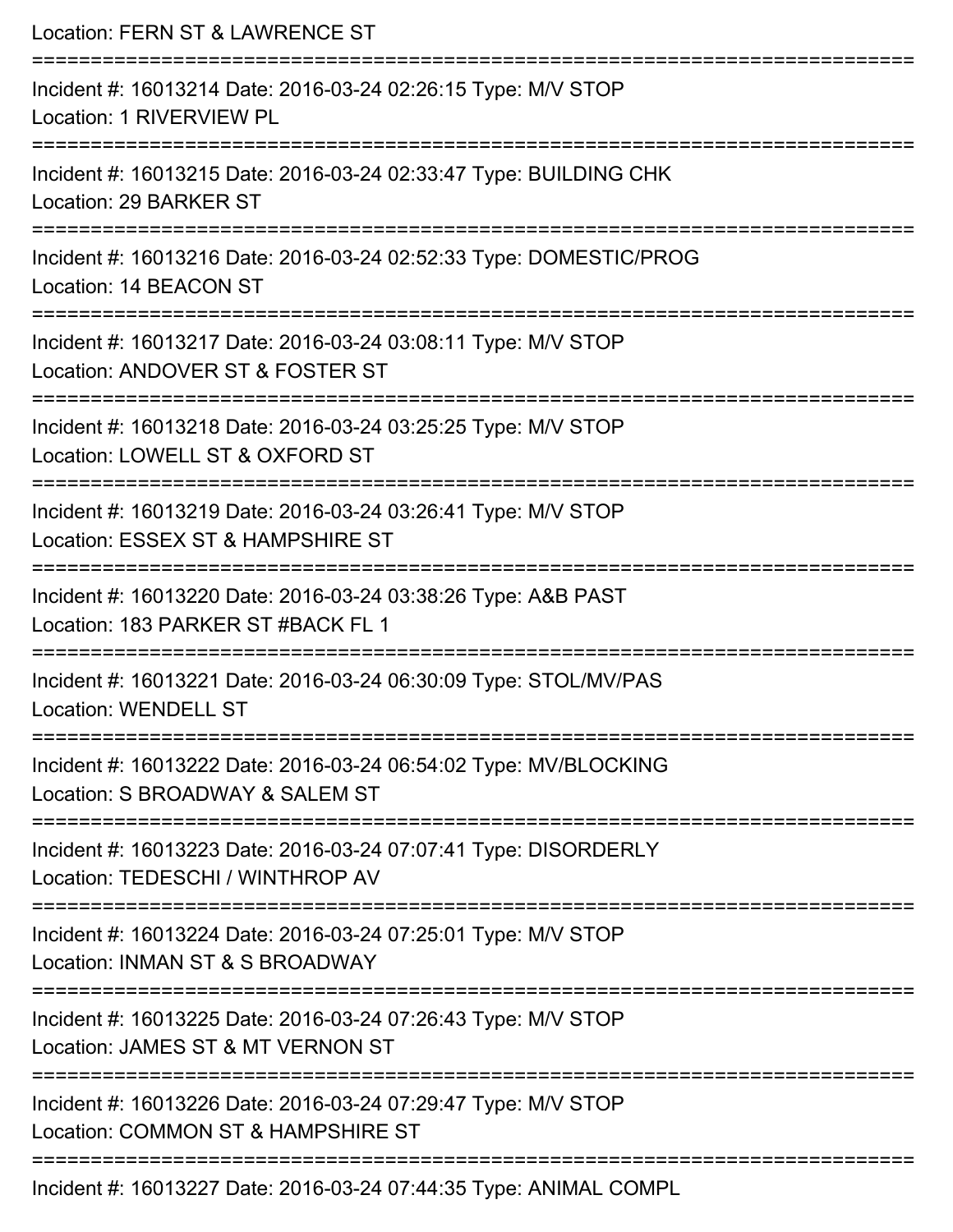| Incident #: 16013228 Date: 2016-03-24 07:47:30 Type: PARK & WALK<br>Location: BROADWAY & HAVERHILL ST                       |
|-----------------------------------------------------------------------------------------------------------------------------|
| Incident #: 16013229 Date: 2016-03-24 08:12:27 Type: INVESTIGATION<br>Location: LAWRENCE HIGH SCHOOL / 71 N PARISH RD       |
| Incident #: 16013230 Date: 2016-03-24 08:15:04 Type: INVESTIGATION<br>Location: WEATHERBEE SCHOOL / 75 NEWTON ST            |
| Incident #: 16013231 Date: 2016-03-24 08:35:22 Type: ALARM/BURG<br>Location: SANTANDER / 460 S UNION ST                     |
| Incident #: 16013232 Date: 2016-03-24 08:57:42 Type: MV/BLOCKING<br><b>Location: 11 LAWRENCE ST</b>                         |
| Incident #: 16013233 Date: 2016-03-24 09:13:24 Type: ALARM/BURG<br>Location: 291 S BROADWAY                                 |
| Incident #: 16013234 Date: 2016-03-24 09:15:40 Type: ALARM/BURG<br>Location: DISCOUNT LIQUORS / 103 BROADWAY                |
| Incident #: 16013235 Date: 2016-03-24 09:51:39 Type: ALARM/BURG<br>Location: DISCOUNT LIQUORS / 103 BROADWAY                |
| Incident #: 16013236 Date: 2016-03-24 09:53:38 Type: INVESTIGATION<br>Location: 279 MERRIMACK ST                            |
| Incident #: 16013237 Date: 2016-03-24 09:58:07 Type: SPECIAL CHECK<br>Location: MCDONALDS / 50 BROADWAY                     |
| Incident #: 16013238 Date: 2016-03-24 10:03:54 Type: SPECIAL CHECK<br>Location: 378 LOWELL ST<br>========================== |
| Incident #: 16013239 Date: 2016-03-24 10:13:59 Type: SPECIAL CHECK<br>Location: 61 CENTER ST                                |
| Incident #: 16013240 Date: 2016-03-24 10:17:41 Type: M/V STOP<br>Location: 222 ESSEX ST                                     |
| --------------------------------<br>Incident #: 16013241 Date: 2016-03-24 10:27:09 Type: ALARM/BURG                         |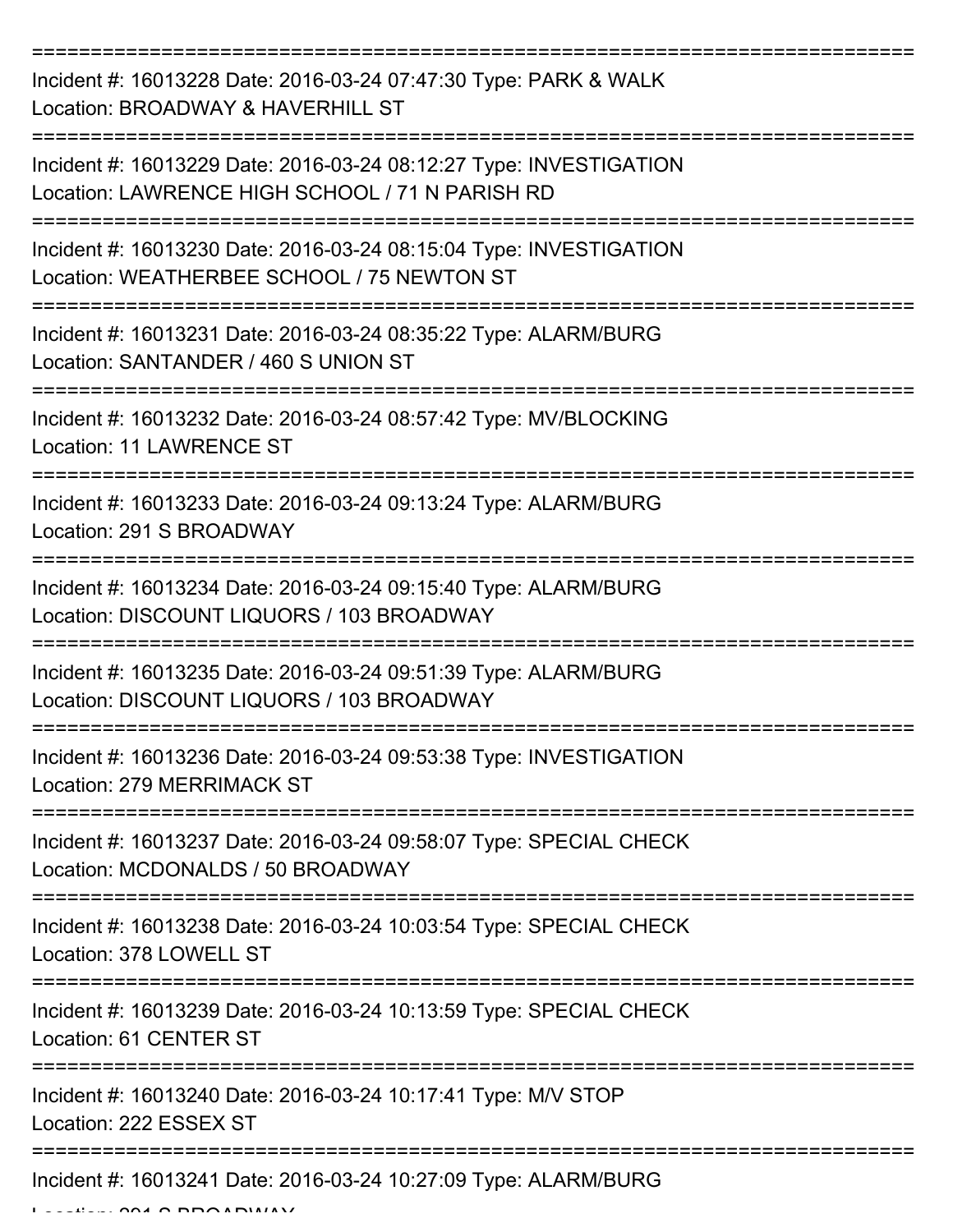| Incident #: 16013242 Date: 2016-03-24 10:30:33 Type: M/V STOP<br>Location: 225 BROADWAY             |
|-----------------------------------------------------------------------------------------------------|
| Incident #: 16013243 Date: 2016-03-24 10:37:44 Type: PARK & WALK<br>Location: 205 BROADWAY          |
| Incident #: 16013244 Date: 2016-03-24 10:40:15 Type: AUTO ACC/NO PI<br>Location: 100 AMESBURY ST    |
| Incident #: 16013245 Date: 2016-03-24 10:45:56 Type: SPECIAL CHECK<br>Location: 107 GARDEN ST       |
| Incident #: 16013246 Date: 2016-03-24 11:00:27 Type: INVESTIGATION<br>Location: 90 LOWELL ST        |
| Incident #: 16013247 Date: 2016-03-24 11:02:15 Type: M/V STOP<br>Location: 18 JACKSON ST            |
| Incident #: 16013248 Date: 2016-03-24 11:02:21 Type: A&B PAST<br>Location: 364 ANDOVER ST FL 2ND    |
| Incident #: 16013249 Date: 2016-03-24 11:02:56 Type: A&B PAST<br>Location: 364 ANDOVER ST           |
| Incident #: 16013250 Date: 2016-03-24 11:08:25 Type: M/V STOP<br>Location: HAMPSHIRE ST & VALLEY ST |
| Incident #: 16013251 Date: 2016-03-24 11:14:11 Type: AUTO ACC/NO PI<br>Location: 101 AMESBURY ST    |
| Incident #: 16013252 Date: 2016-03-24 11:18:59 Type: M/V STOP<br>Location: BROADWAY & LOWELL ST     |
| Incident #: 16013253 Date: 2016-03-24 11:24:15 Type: M/V STOP<br>Location: BROADWAY & LOWELL ST     |
| Incident #: 16013254 Date: 2016-03-24 11:25:07 Type: M/V STOP<br>Location: 340 HAVERHILL ST         |
| Incident #: 16013255 Date: 2016-03-24 11:27:06 Type: PARK & WALK                                    |

Location: BRADFORD ST & BROADWAY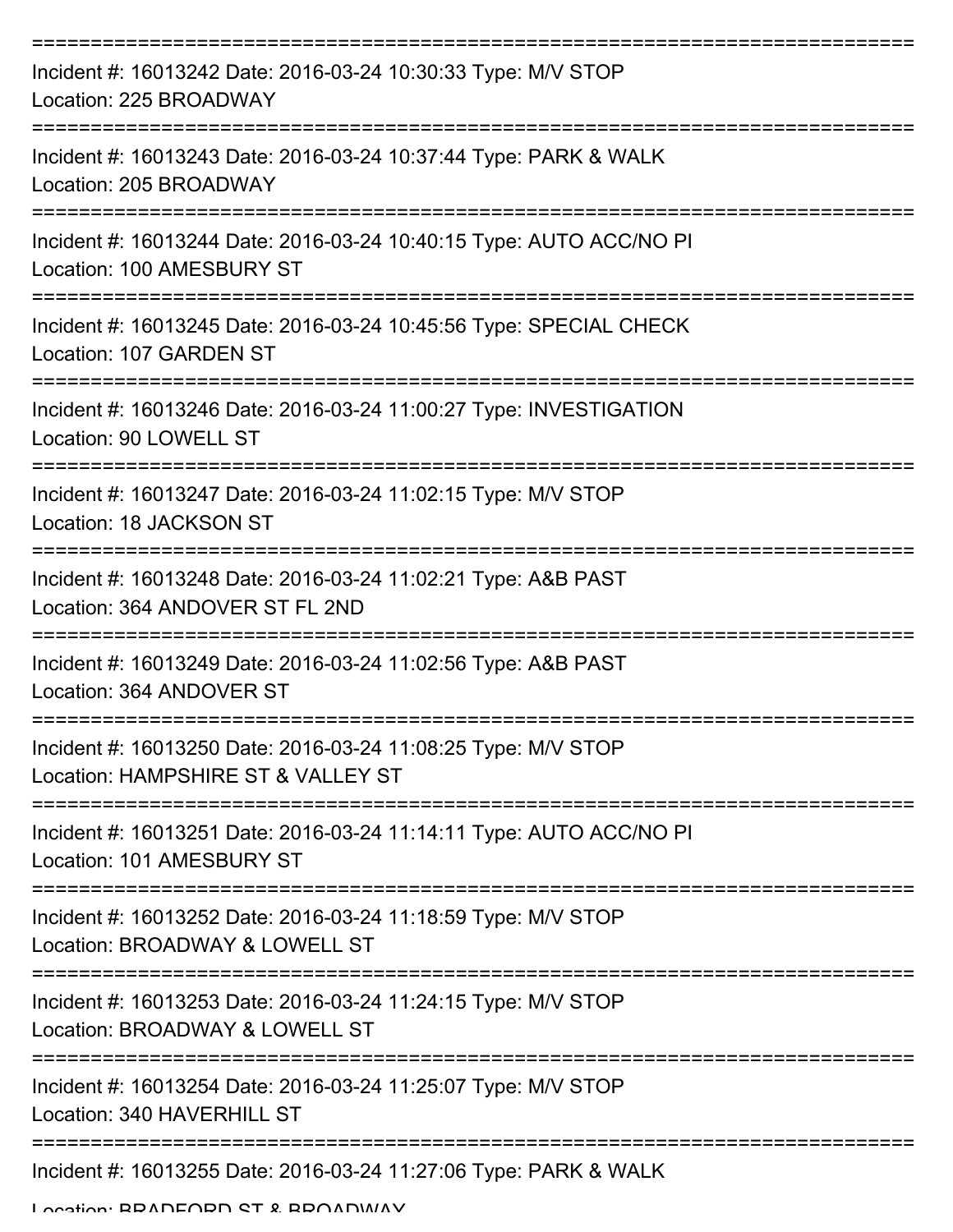| Incident #: 16013256 Date: 2016-03-24 11:31:53 Type: AUTO ACC/UNK PI<br>Location: 80 BODWELL ST                       |
|-----------------------------------------------------------------------------------------------------------------------|
| Incident #: 16013257 Date: 2016-03-24 11:34:11 Type: ASSSIT OTHER PD<br>Location: PARTHUM SCHOOL / 255 E HAVERHILL ST |
| Incident #: 16013258 Date: 2016-03-24 11:36:55 Type: MAL DAMAGE<br>Location: 33 BERKELEY ST                           |
| Incident #: 16013259 Date: 2016-03-24 11:43:13 Type: M/V STOP<br>Location: 202 BROADWAY                               |
| Incident #: 16013260 Date: 2016-03-24 11:46:54 Type: M/V STOP<br>Location: BROADWAY & LOWELL ST                       |
| Incident #: 16013261 Date: 2016-03-24 11:47:40 Type: M/V STOP<br>Location: BROADWAY & LOWELL ST                       |
| Incident #: 16013262 Date: 2016-03-24 11:54:55 Type: M/V STOP<br>Location: 240 ESSEX ST                               |
| Incident #: 16013263 Date: 2016-03-24 11:56:21 Type: SUS PERS/MV<br>Location: MCDONALDS / 50 BROADWAY                 |
| Incident #: 16013264 Date: 2016-03-24 12:01:17 Type: DOMESTIC/PROG<br>Location: 16 BEACON ST                          |
| Incident #: 16013265 Date: 2016-03-24 12:04:38 Type: MEDIC SUPPORT<br>Location: 147 FERRY ST                          |
| Incident #: 16013266 Date: 2016-03-24 12:16:31 Type: MEDIC SUPPORT<br>Location: 439 S UNION ST                        |
| Incident #: 16013267 Date: 2016-03-24 12:26:59 Type: DRUG VIO<br>Location: ALLSTON ST & HOWARD ST                     |
| Incident #: 16013268 Date: 2016-03-24 12:32:18 Type: M/V STOP<br>Location: BROADWAY                                   |
| Incident #: 16013269 Date: 2016-03-24 12:34:55 Type: DISTURBANCE<br>Location: 233 HAVERHILL ST FL 5TH                 |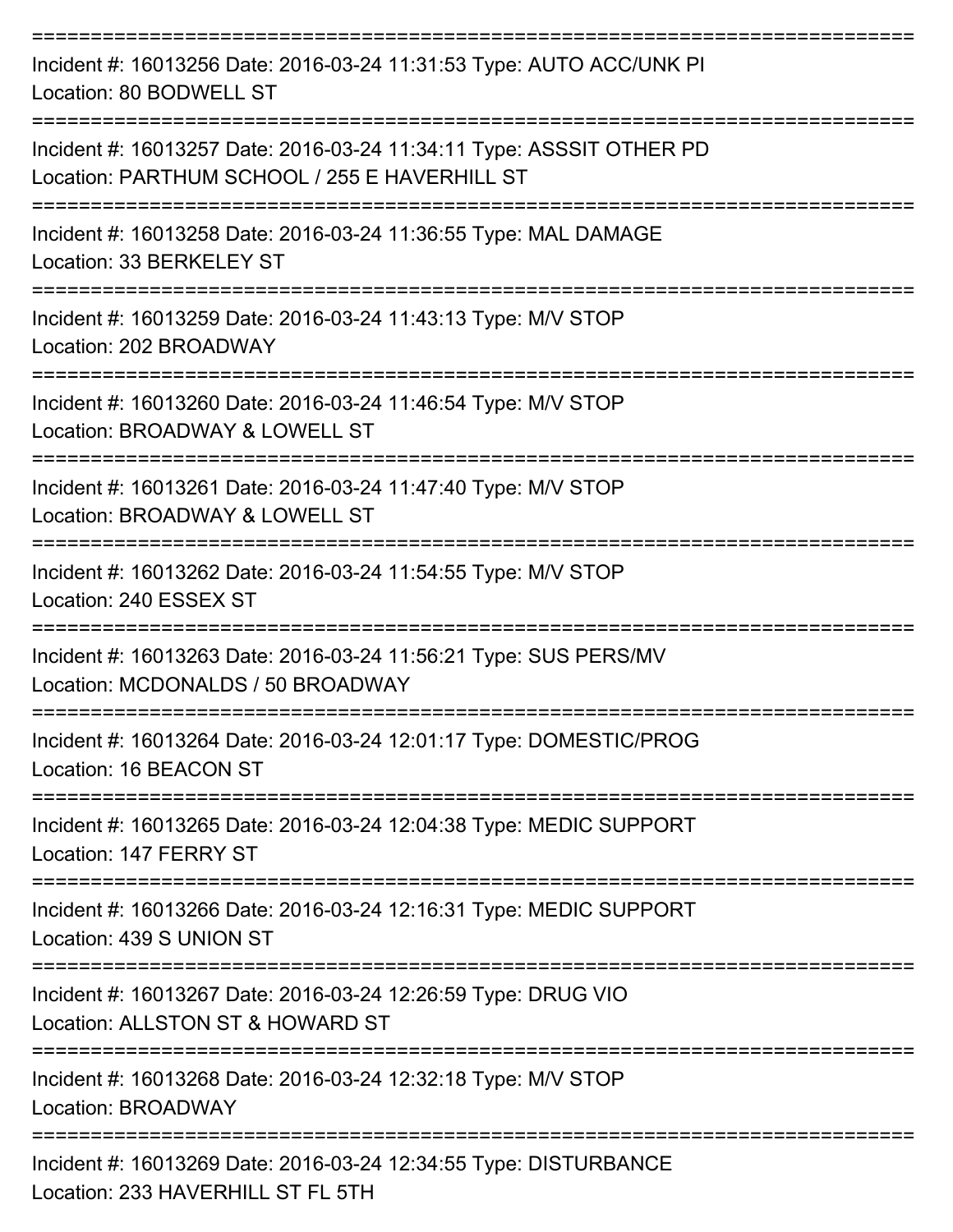| Incident #: 16013270 Date: 2016-03-24 12:36:00 Type: DOMESTIC/PAST<br>Location: 37 STORROW ST FL 1ST                                                 |
|------------------------------------------------------------------------------------------------------------------------------------------------------|
| ------------------------------------<br>Incident #: 16013271 Date: 2016-03-24 12:52:13 Type: SHOPLIFTING<br>Location: DEMOULAS MARKET / 700 ESSEX ST |
| Incident #: 16013272 Date: 2016-03-24 12:58:13 Type: DOMESTIC/PROG<br>Location: 660 HAVERHILL ST #1<br>===============================               |
| Incident #: 16013273 Date: 2016-03-24 13:00:18 Type: LOST PROPERTY<br>Location: 54 ESSEX ST #8                                                       |
| Incident #: 16013274 Date: 2016-03-24 13:24:38 Type: 209A/VIOLATION<br>Location: 187 MT VERNON ST #LEFT<br>==========================                |
| Incident #: 16013275 Date: 2016-03-24 13:26:31 Type: WARRANT SERVE<br>Location: 16 CAMBRIDGE ST                                                      |
| Incident #: 16013276 Date: 2016-03-24 13:31:48 Type: SUS PERS/MV<br>Location: 2 RIVERVIEW PL                                                         |
| Incident #: 16013277 Date: 2016-03-24 13:34:57 Type: M/V STOP<br>Location: 70 NEWTON ST                                                              |
| Incident #: 16013278 Date: 2016-03-24 13:41:07 Type: M/V STOP<br>Location: BROADWAY & LOWELL ST                                                      |
| Incident #: 16013279 Date: 2016-03-24 13:53:17 Type: M/V STOP<br>Location: BROADWAY & CONCORD ST                                                     |
| Incident #: 16013280 Date: 2016-03-24 14:06:38 Type: AUTO ACC/NO PI<br>Location: 90 LOWELL ST                                                        |
| Incident #: 16013281 Date: 2016-03-24 14:09:05 Type: SUS PERS/MV<br>Location: BRADFORD ST & BROADWAY                                                 |
| Incident #: 16013282 Date: 2016-03-24 14:09:38 Type: A&B D/W/ PROG<br>Location: 345 BROADWAY                                                         |
| Incident #: 16013283 Date: 2016-03-24 14:22:52 Type: DOMESTIC/PROG<br>Location: 116 BEACON AV #23                                                    |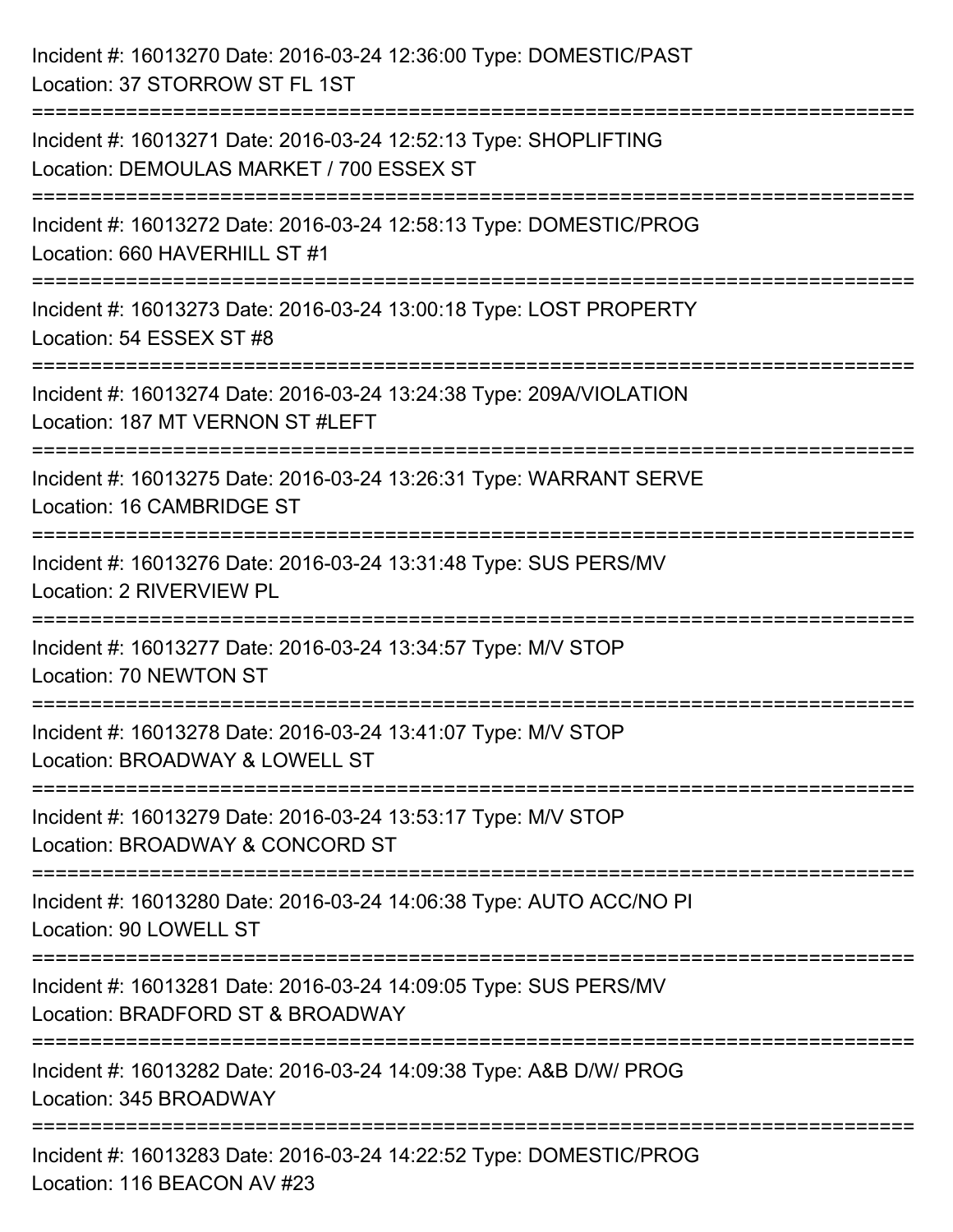| Incident #: 16013284 Date: 2016-03-24 14:29:05 Type: B&E/PAST<br>Location: FROST SCHOOL / 33 HAMLET ST                                  |
|-----------------------------------------------------------------------------------------------------------------------------------------|
| Incident #: 16013285 Date: 2016-03-24 14:29:56 Type: SUS PERS/MV<br>Location: 76 FARLEY ST                                              |
| Incident #: 16013286 Date: 2016-03-24 14:41:07 Type: M/V STOP<br>Location: 170 EVERETT ST                                               |
| Incident #: 16013288 Date: 2016-03-24 14:41:50 Type: THREATS<br>Location: 499 HAVERHILL ST #A1                                          |
| Incident #: 16013287 Date: 2016-03-24 14:42:57 Type: M/V STOP<br><b>Location: TEWKSBURY ST</b>                                          |
| Incident #: 16013289 Date: 2016-03-24 14:45:20 Type: KEEP PEACE<br>Location: 81 CROSS ST                                                |
| Incident #: 16013290 Date: 2016-03-24 14:45:26 Type: ASSSIT OTHER PD<br>Location: 31 BROOK ST #6                                        |
| Incident #: 16013291 Date: 2016-03-24 14:55:24 Type: UNWANTEDGUEST<br>Location: 112 MARSTON ST                                          |
| Incident #: 16013292 Date: 2016-03-24 14:56:42 Type: AUTO ACC/NO PI<br>Location: AMESBURY ST & ESSEX ST                                 |
| Incident #: 16013293 Date: 2016-03-24 15:13:22 Type: LOUD NOISE<br>Location: 217 E HAVERHILL ST<br>:=================================== |
| Incident #: 16013294 Date: 2016-03-24 15:15:48 Type: M/V STOP<br>Location: BROADWAY & WATER ST                                          |
| Incident #: 16013295 Date: 2016-03-24 15:22:03 Type: GENERAL SERV<br>Location: 200 COMMON ST                                            |
| Incident #: 16013296 Date: 2016-03-24 15:29:07 Type: SUS PERS/MV<br>Location: 14 AMESBURY ST                                            |
| Incident #: 16013297 Date: 2016-03-24 15:37:31 Type: DOMESTIC/PROG<br>Location: 30 PEARL AV                                             |

===========================================================================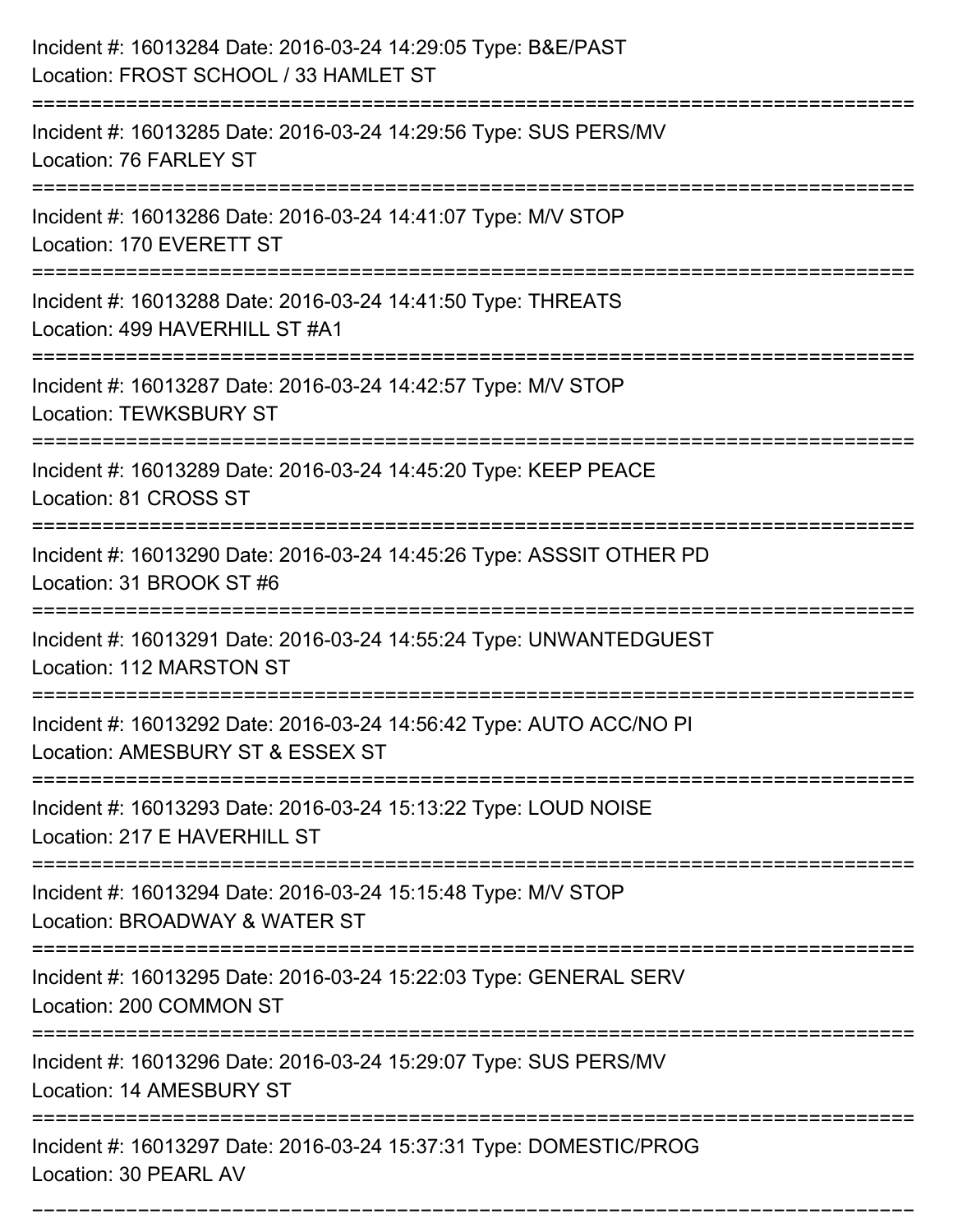| Incident #: 16013298 Date: 2016-03-24 15:41:00 Type: DRUG VIO<br>Location: LAWRENCE PUBLIC LIBRARY / 51 LAWRENCE ST FL 3   |
|----------------------------------------------------------------------------------------------------------------------------|
| Incident #: 16013299 Date: 2016-03-24 16:01:38 Type: DRUG VIO<br>Location: S BROADWAY & SYLVESTER ST                       |
| Incident #: 16013300 Date: 2016-03-24 16:09:07 Type: M/V STOP<br>Location: BROADWAY & LOWELL ST                            |
| Incident #: 16013302 Date: 2016-03-24 16:11:13 Type: HIT & RUN M/V<br>Location: 125 AMESBURY ST                            |
| Incident #: 16013301 Date: 2016-03-24 16:12:21 Type: M/V STOP<br>Location: BROADWAY & LOWELL ST                            |
| Incident #: 16013303 Date: 2016-03-24 16:12:53 Type: MV/BLOCKING<br>Location: 12 PROSPECT CT                               |
| Incident #: 16013304 Date: 2016-03-24 16:20:07 Type: DISTURBANCE<br><b>Location: 91 TRENTON ST</b>                         |
| Incident #: 16013305 Date: 2016-03-24 16:41:20 Type: DOMESTIC/PROG<br>Location: WESLEY ST & WILLIAM                        |
| Incident #: 16013306 Date: 2016-03-24 17:22:15 Type: AUTO ACC/NO PI<br>Location: 268 HAMPSHIRE ST                          |
| Incident #: 16013307 Date: 2016-03-24 17:23:22 Type: UNKNOWN PROB<br>Location: 403 HAVERHILL ST FL 1                       |
| Incident #: 16013308 Date: 2016-03-24 17:24:32 Type: LIC PLATE STO<br>Location: BROADWAY & CONCORD ST                      |
| Incident #: 16013309 Date: 2016-03-24 17:25:14 Type: MAN DOWN<br>Location: 620 ESSEX ST                                    |
| ----------------------<br>Incident #: 16013310 Date: 2016-03-24 17:53:31 Type: MISSING PERS<br>Location: 15 BERKELEY ST #2 |
| Incident #: 16013311 Date: 2016-03-24 17:55:05 Type: MV/BLOCKING<br>Location: 102 OXFORD ST                                |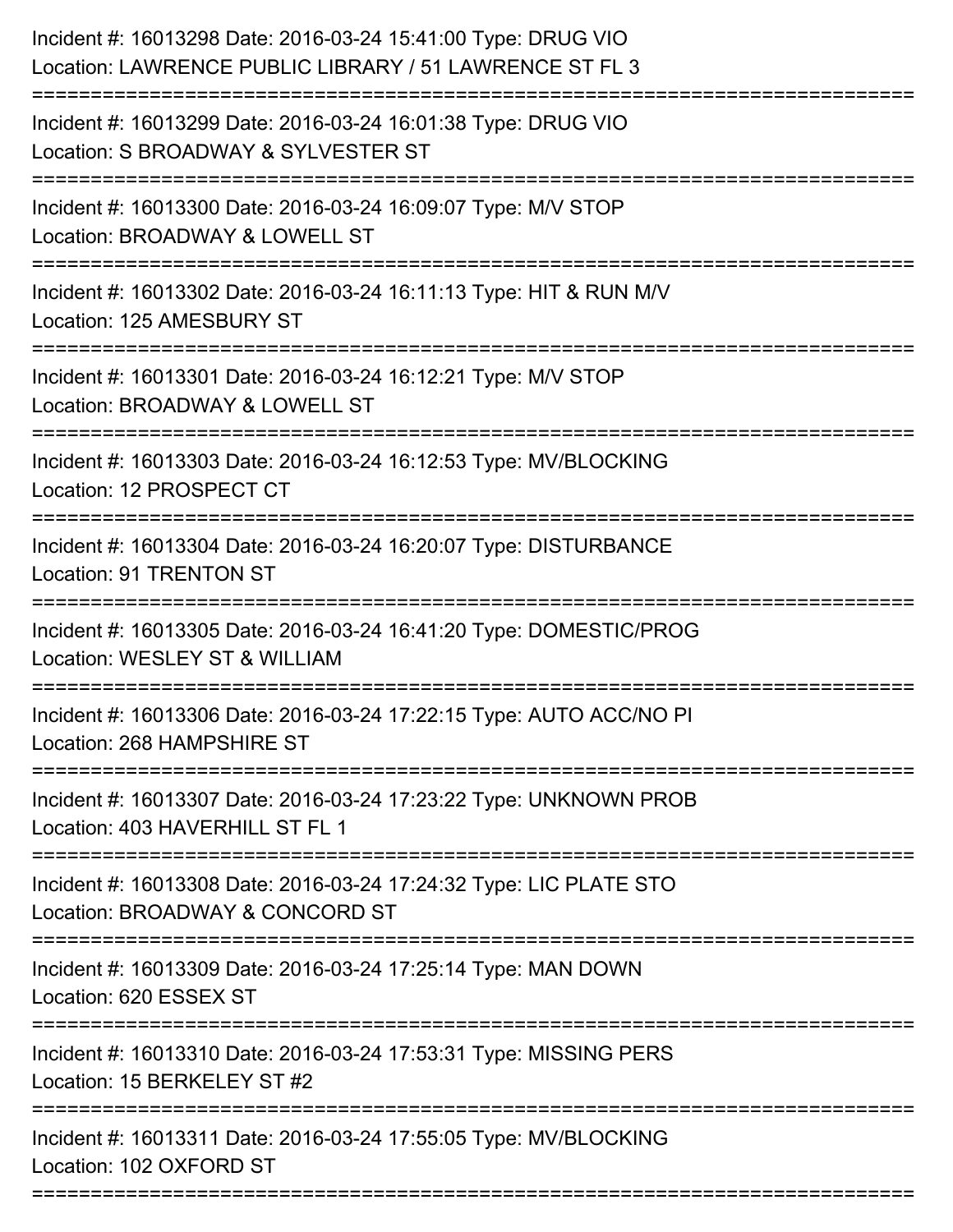| Location: HAVERHILL ST & LAWRENCE ST<br>--------------------------                                                           |
|------------------------------------------------------------------------------------------------------------------------------|
| Incident #: 16013313 Date: 2016-03-24 18:46:46 Type: SUS PERS/MV<br>Location: ALLSTON ST & HIGH ST                           |
| Incident #: 16013314 Date: 2016-03-24 18:52:40 Type: M/V STOP<br>Location: 125 AMESBURY ST<br>==========================     |
| Incident #: 16013315 Date: 2016-03-24 19:04:11 Type: HIT & RUN M/V<br>Location: MYRTLE ST & SPRUCE ST                        |
| Incident #: 16013316 Date: 2016-03-24 19:04:22 Type: M/V STOP<br>Location: 15 JACKSON ST                                     |
| Incident #: 16013317 Date: 2016-03-24 19:10:48 Type: MV/BLOCKING<br>Location: 101 FOSTER ST                                  |
| Incident #: 16013318 Date: 2016-03-24 19:11:31 Type: M/V STOP<br>Location: GRAFTON ST & S UNION ST                           |
| ---------------<br>Incident #: 16013320 Date: 2016-03-24 19:23:07 Type: DOMESTIC/PROG<br>Location: 82 KINGSTON ST            |
| Incident #: 16013319 Date: 2016-03-24 19:23:31 Type: M/V STOP<br>Location: METHUEN ST & UNION ST                             |
| Incident #: 16013321 Date: 2016-03-24 19:24:19 Type: M/V STOP<br>Location: BOWDOIN ST & S BROADWAY                           |
| Incident #: 16013322 Date: 2016-03-24 19:45:11 Type: SUS PERS/MV<br>Location: BURGER KING / 187 BROADWAY                     |
| -----------------------------<br>Incident #: 16013323 Date: 2016-03-24 20:13:51 Type: LIC PLATE STO<br>Location: 121 WEST ST |
| Incident #: 16013324 Date: 2016-03-24 20:30:23 Type: SUS PERS/MV<br><b>Location: THORNTON AV</b>                             |
| Incident #: 16013325 Date: 2016-03-24 20:31:54 Type: INVEST CONT<br>Location: 4 DUCKETT AV                                   |

Incident #: 16013326 Date: 2016 03 24 24 24 24 20:34:53 Type: M/V STOP: M/V STOP: 2016 03 24 24 24 24 24 24 24<br>.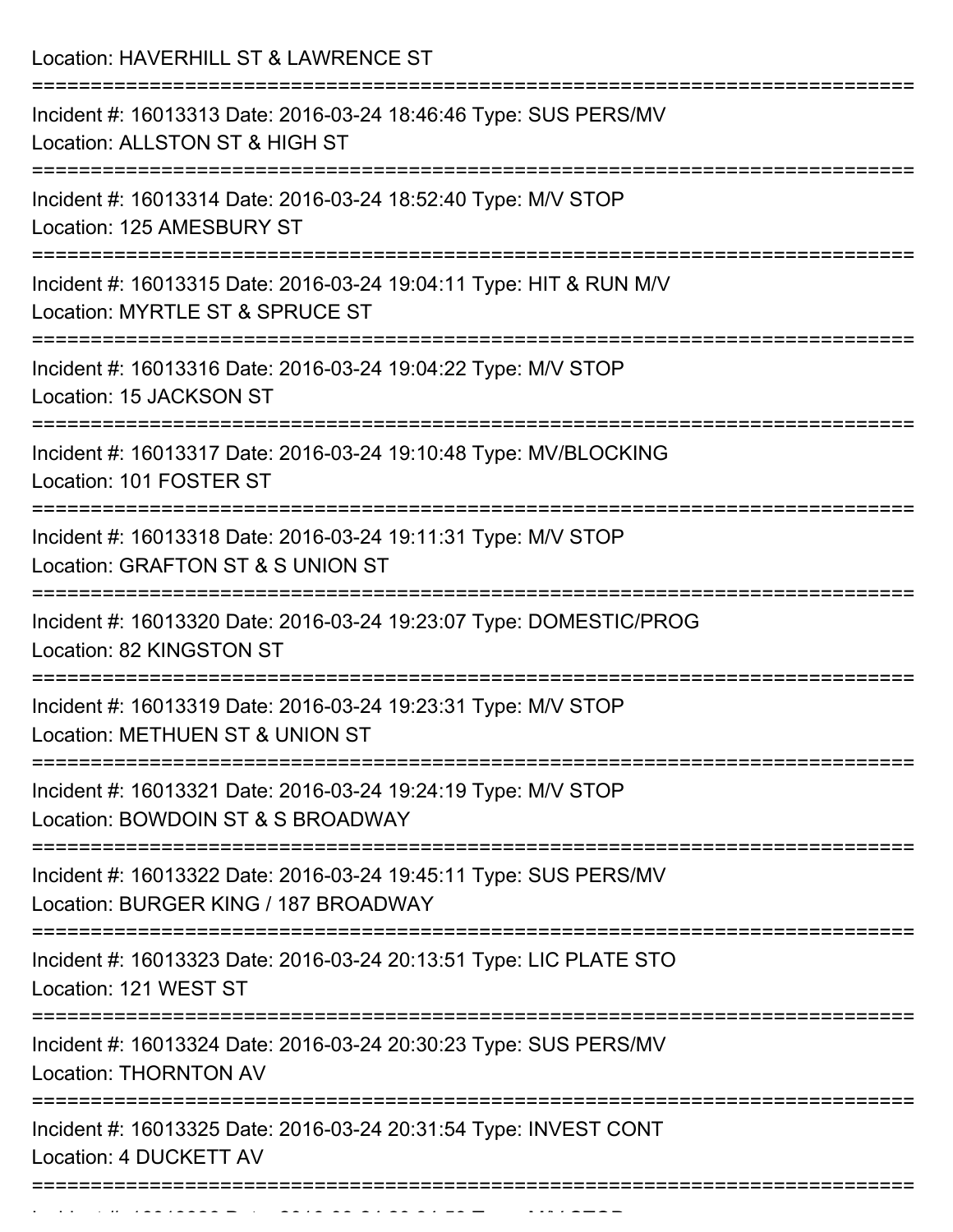| Location: 205 BROADWAY                                                                                |
|-------------------------------------------------------------------------------------------------------|
| Incident #: 16013327 Date: 2016-03-24 20:38:51 Type: WARRANT SERVE<br>Location: 88 E HAVERHILL ST     |
| Incident #: 16013328 Date: 2016-03-24 20:47:07 Type: LARCENY/PAST<br>Location: 16 HANCOCK ST          |
| Incident #: 16013329 Date: 2016-03-24 20:59:58 Type: AUTO ACC/NO PI<br>Location: 154 S BROADWAY       |
| Incident #: 16013330 Date: 2016-03-24 21:22:56 Type: SUS PERS/MV<br>Location: BUSWELL ST & KNOX ST    |
| Incident #: 16013332 Date: 2016-03-24 21:24:51 Type: UNKNOWN PROB<br>Location: 151 FERRY ST           |
| Incident #: 16013331 Date: 2016-03-24 21:24:55 Type: WARRANT SERVE<br>Location: 105 UNION ST FL 2R    |
| Incident #: 16013334 Date: 2016-03-24 21:29:00 Type: UNKNOWN PROB<br>Location: 66 E HAVERHILL ST FL 3 |
| Incident #: 16013333 Date: 2016-03-24 21:30:29 Type: M/V STOP<br>Location: 76 NEWTON ST               |
| Incident #: 16013335 Date: 2016-03-24 21:51:49 Type: MEDIC SUPPORT<br>Location: 135 E HAVERHILL ST    |
| Incident #: 16013336 Date: 2016-03-24 21:58:36 Type: DISTURBANCE<br>Location: 9 SHAWSHEEN RD          |
| Incident #: 16013337 Date: 2016-03-24 22:06:36 Type: M/V STOP<br>Location: ARLINGTON ST & BROADWAY    |
| Incident #: 16013338 Date: 2016-03-24 22:13:25 Type: M/V STOP<br>Location: LOWELL ST & MORTON ST      |
| Incident #: 16013339 Date: 2016-03-24 22:15:11 Type: M/V STOP<br>Location: ACTON ST & BROADWAY        |
|                                                                                                       |